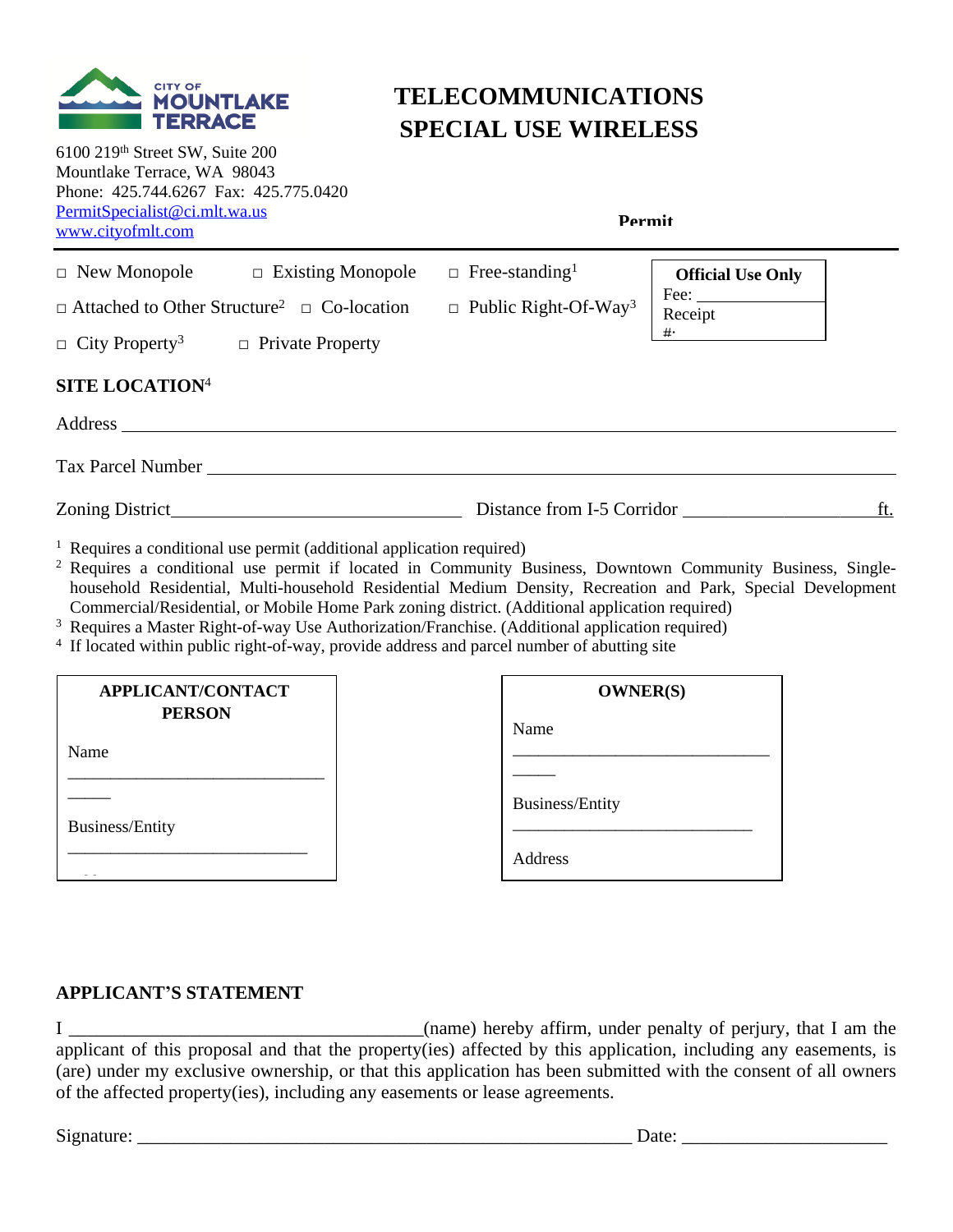#### **OWNER OR OWNER'S REPRESENTATIVE STATEMENT**

| $I$ (We) | $(name(s))$ hereby affirm, under                                                                                   |
|----------|--------------------------------------------------------------------------------------------------------------------|
|          | penalty of perjury, that $I(we)$ am(are) the exclusive owner(s) of the property(ies) affected by this application, |
|          | including any easements, or that $I(we)$ am(are) the authorized representative(s) of the owner(s).                 |

| Signature: | Date: |
|------------|-------|
|            |       |
| Signature: | Date: |

#### **LOCATIONAL HIERARCHY**

 $\overline{a}$ 

 $\overline{a}$ 

 $\overline{a}$ 

 $\overline{a}$ 

 $\overline{a}$ 

 $\overline{a}$ 

 $\overline{a}$ 

 $\overline{a}$ 

Please describe your efforts to locate according to the following site priorities as described in MTMC 19.137.040 and why any higher priority areas above that which you have selected could not be obtained:

First Priority: Within the Public Facilities and Services zoning district, within areas of the General Commercial zoning district that are within 150 feet of the I-5 corridor, and in any zoning district, the co-location of an additional WCF upon an existing freestanding WCF. Efforts made include:

\_\_\_\_\_\_\_\_\_\_\_\_\_\_\_\_\_\_\_\_\_\_\_\_\_\_\_\_\_\_\_\_\_\_\_\_\_\_\_\_\_\_\_\_\_\_\_\_\_\_\_\_\_\_\_\_\_\_\_\_\_\_\_\_\_\_\_\_\_\_\_\_\_\_\_\_\_\_\_\_\_\_\_\_\_\_\_\_\_\_

Second Priority: Within the General Commercial zoning district not within 150 feet of the I-5 corridor, within the Light Industrial/Office Park zoning district, or within the Freeway/Tourist zoning district. Efforts made include:

Third Priority: Within the Community Business zoning district, within the Special Development Commercial/Residential zoning district, or within the Recreation and Park zoning district. Efforts made include:

\_\_\_\_\_\_\_\_\_\_\_\_\_\_\_\_\_\_\_\_\_\_\_\_\_\_\_\_\_\_\_\_\_\_\_\_\_\_\_\_\_\_\_\_\_\_\_\_\_\_\_\_\_\_\_\_\_\_\_\_\_\_\_\_\_\_\_\_\_\_\_\_\_\_\_\_\_\_\_\_\_\_\_\_\_\_\_\_\_\_

Fourth Priority: Within the Community Business Downtown zoning district, within the Multi-household Residential, zoning district, within the Special Development Residential zoning district, or within the Mobile Home Park zoning districts. Efforts made include:

\_\_\_\_\_\_\_\_\_\_\_\_\_\_\_\_\_\_\_\_\_\_\_\_\_\_\_\_\_\_\_\_\_\_\_\_\_\_\_\_\_\_\_\_\_\_\_\_\_\_\_\_\_\_\_\_\_\_\_\_\_\_\_\_\_\_\_\_\_\_\_\_\_\_\_\_\_\_\_\_\_\_\_\_\_\_\_\_\_\_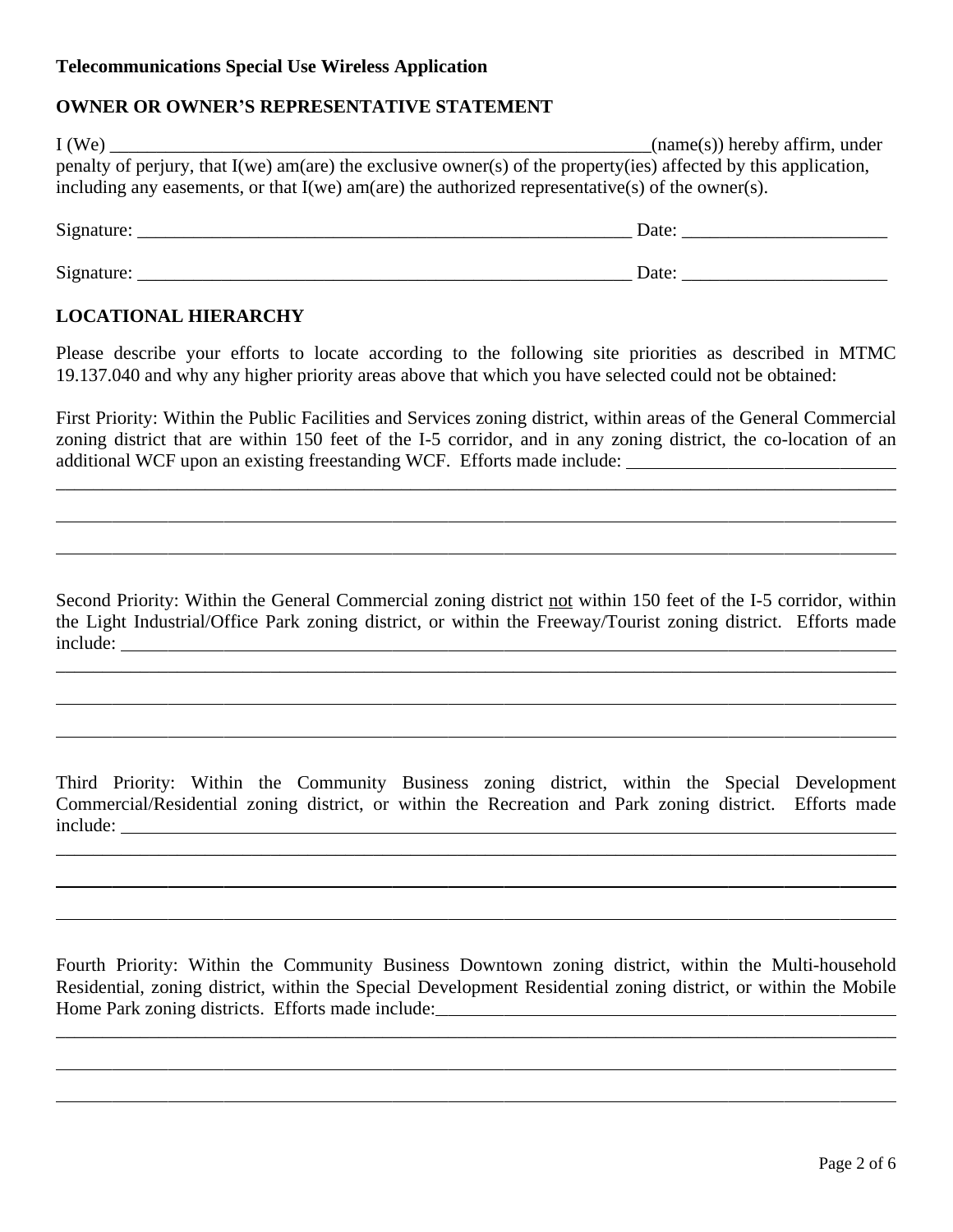Fifth Priority: Within the Single-household Residential zoning district. Reasons for selecting this lowest priority district include:

\_\_\_\_\_\_\_\_\_\_\_\_\_\_\_\_\_\_\_\_\_\_\_\_\_\_\_\_\_\_\_\_\_\_\_\_\_\_\_\_\_\_\_\_\_\_\_\_\_\_\_\_\_\_\_\_\_\_\_\_\_\_\_\_\_\_\_\_\_\_\_\_\_\_\_\_\_\_\_\_\_\_\_\_\_\_\_\_\_\_

# **GAPS IN SERVICE BASED ON LOCATIONAL HIERARCHY**

Please describe any engineering data certified by a Washington-licensed engineer that demonstrates how strict adherence to the location hierarchy results in a significant gap in service coverage and how it justifies the location next lowest on the hierarchy referenced in MTMC 19.137.040. (Attach additional pages if needed.)

\_\_\_\_\_\_\_\_\_\_\_\_\_\_\_\_\_\_\_\_\_\_\_\_\_\_\_\_\_\_\_\_\_\_\_\_\_\_\_\_\_\_\_\_\_\_\_\_\_\_\_\_\_\_\_\_\_\_\_\_\_\_\_\_\_\_\_\_\_\_\_\_\_\_\_\_\_\_\_\_\_\_\_\_\_\_\_\_\_\_

## **STRUCTURAL HIERARCHY**

 $\overline{a}$ 

 $\overline{a}$ 

 $\overline{a}$ 

 $\overline{a}$ 

 $\overline{a}$ 

 $\overline{a}$ 

 $\overline{a}$ 

 $\overline{a}$ 

 $\overline{a}$ 

 $\overline{a}$ 

 $\overline{a}$ 

 $\overline{a}$ 

Please describe your efforts to locate according to the following structural priorities as described in MTMC 19.137.050 and why any higher priority locations above that which you have selected are not possible:

First Priority: WCF's attached to existing buildings. Efforts made include:

Second Priority: WCF's attached to existing structures other than buildings, where the existing structure already supports another WCF (i.e., co-location). Effort made include:

\_\_\_\_\_\_\_\_\_\_\_\_\_\_\_\_\_\_\_\_\_\_\_\_\_\_\_\_\_\_\_\_\_\_\_\_\_\_\_\_\_\_\_\_\_\_\_\_\_\_\_\_\_\_\_\_\_\_\_\_\_\_\_\_\_\_\_\_\_\_\_\_\_\_\_\_\_\_\_\_\_\_\_\_\_\_\_\_\_\_

Third Priority: WCF's attached to existing structures other than buildings, where the existing structure does not already support another WCF (i.e., no co-location). Effort made include:

\_\_\_\_\_\_\_\_\_\_\_\_\_\_\_\_\_\_\_\_\_\_\_\_\_\_\_\_\_\_\_\_\_\_\_\_\_\_\_\_\_\_\_\_\_\_\_\_\_\_\_\_\_\_\_\_\_\_\_\_\_\_\_\_\_\_\_\_\_\_\_\_\_\_\_\_\_\_\_\_\_\_\_\_\_\_\_\_\_\_

\_\_\_\_\_\_\_\_\_\_\_\_\_\_\_\_\_\_\_\_\_\_\_\_\_\_\_\_\_\_\_\_\_\_\_\_\_\_\_\_\_\_\_\_\_\_\_\_\_\_\_\_\_\_\_\_\_\_\_\_\_\_\_\_\_\_\_\_\_\_\_\_\_\_\_\_\_\_\_\_\_\_\_\_\_\_\_\_\_\_

Fourth Priority: Freestanding WCF's. Reasons for selecting this lowest priority include: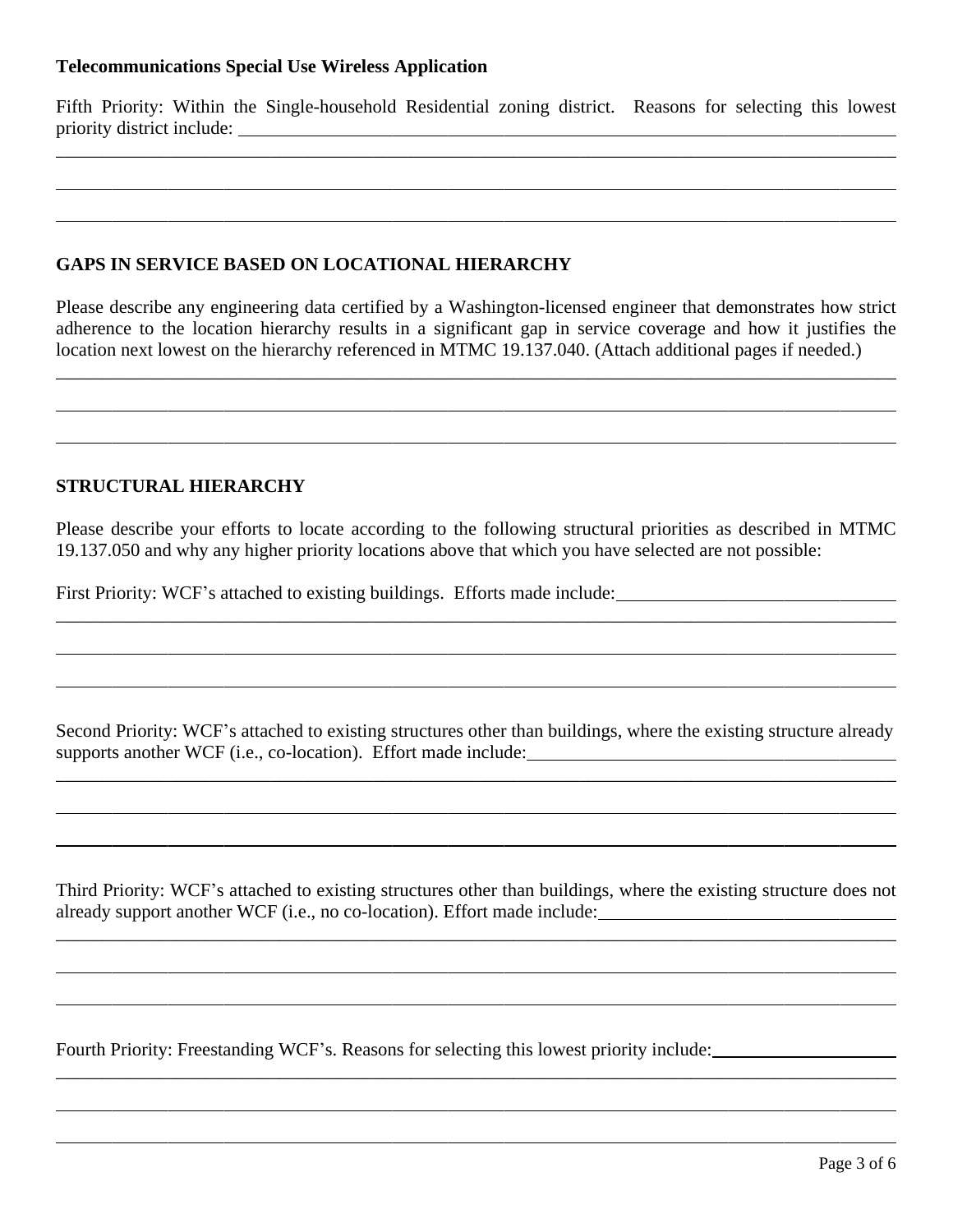# **GAPS IN SERVICE BASED ON STRUCTURAL HIERARCHY**

Please describe any engineering data certified by a Washington-licensed engineer that demonstrates how strict adherence to the structural hierarchy results in a significant gap in service coverage and how it justifies the location next lowest on the hierarchy referenced in MTMC 19.137.050. (Attach additional pages if needed.)

\_\_\_\_\_\_\_\_\_\_\_\_\_\_\_\_\_\_\_\_\_\_\_\_\_\_\_\_\_\_\_\_\_\_\_\_\_\_\_\_\_\_\_\_\_\_\_\_\_\_\_\_\_\_\_\_\_\_\_\_\_\_\_\_\_\_\_\_\_\_\_\_\_\_\_\_\_\_\_\_\_\_\_\_\_\_\_\_\_\_

| <b>HEIGHT OF WCF</b> (See MTMC $19.137.060(A)(1)$ )                                                                                                                     |  |                                                                                                                   |            |                         |
|-------------------------------------------------------------------------------------------------------------------------------------------------------------------------|--|-------------------------------------------------------------------------------------------------------------------|------------|-------------------------|
| Is WCF on a <i>new</i> free-standing monopole?                                                                                                                          |  |                                                                                                                   |            | $\Box$ Yes<br>$\Box$ No |
|                                                                                                                                                                         |  | If yes, what is the height of WCF above finished grade directly below the monopole?                               |            |                         |
| Is WCF on an <i>existing</i> free-standing monopole?                                                                                                                    |  |                                                                                                                   | $\Box$ Yes | $\Box$ No               |
| monopole?                                                                                                                                                               |  | If yes, what is the height of the existing monopole as measured from finished grade at the base of the            |            |                         |
|                                                                                                                                                                         |  |                                                                                                                   |            |                         |
|                                                                                                                                                                         |  | If yes, what is the height of WCF as measured from finished grade at the base of the monopole?                    |            |                         |
|                                                                                                                                                                         |  | If yes, does the existing monopole need to be extended to support the WCF?                                        |            | $\Box$ Yes<br>$\Box$ No |
| Is WCF on an existing building or structure?                                                                                                                            |  |                                                                                                                   | $\Box$ Yes | $\Box$ No               |
|                                                                                                                                                                         |  | If yes, what is the height of the existing structure above <i>grade point</i> as defined in MTMC $19.15.080(G)$ ? |            |                         |
|                                                                                                                                                                         |  | If yes, what is the height of WCF above grade point as defined in MTMC $19.15.080(G)$ ?                           |            |                         |
|                                                                                                                                                                         |  | If yes, does the existing structure need to be extended to support the WCF?                                       |            | $\Box$ Yes<br>$\Box$ No |
| <b>SETBACK OF WCF</b> (See MTMC $19.137.060(A)(2)$ )                                                                                                                    |  |                                                                                                                   |            |                         |
| Please describe the setbacks of the WCF as measured from the following lot lines <sup>5</sup> :                                                                         |  |                                                                                                                   |            |                         |
|                                                                                                                                                                         |  | Side lot lines: _____________feet, _____________inches                                                            |            |                         |
|                                                                                                                                                                         |  |                                                                                                                   |            |                         |
| <sup>5</sup> Note: Lot lines are defined in MTMC 19.15.130, except that the front lot line for corner lots in the RS zoning district is defined in<br>MTMC 19.30.130(5) |  |                                                                                                                   |            |                         |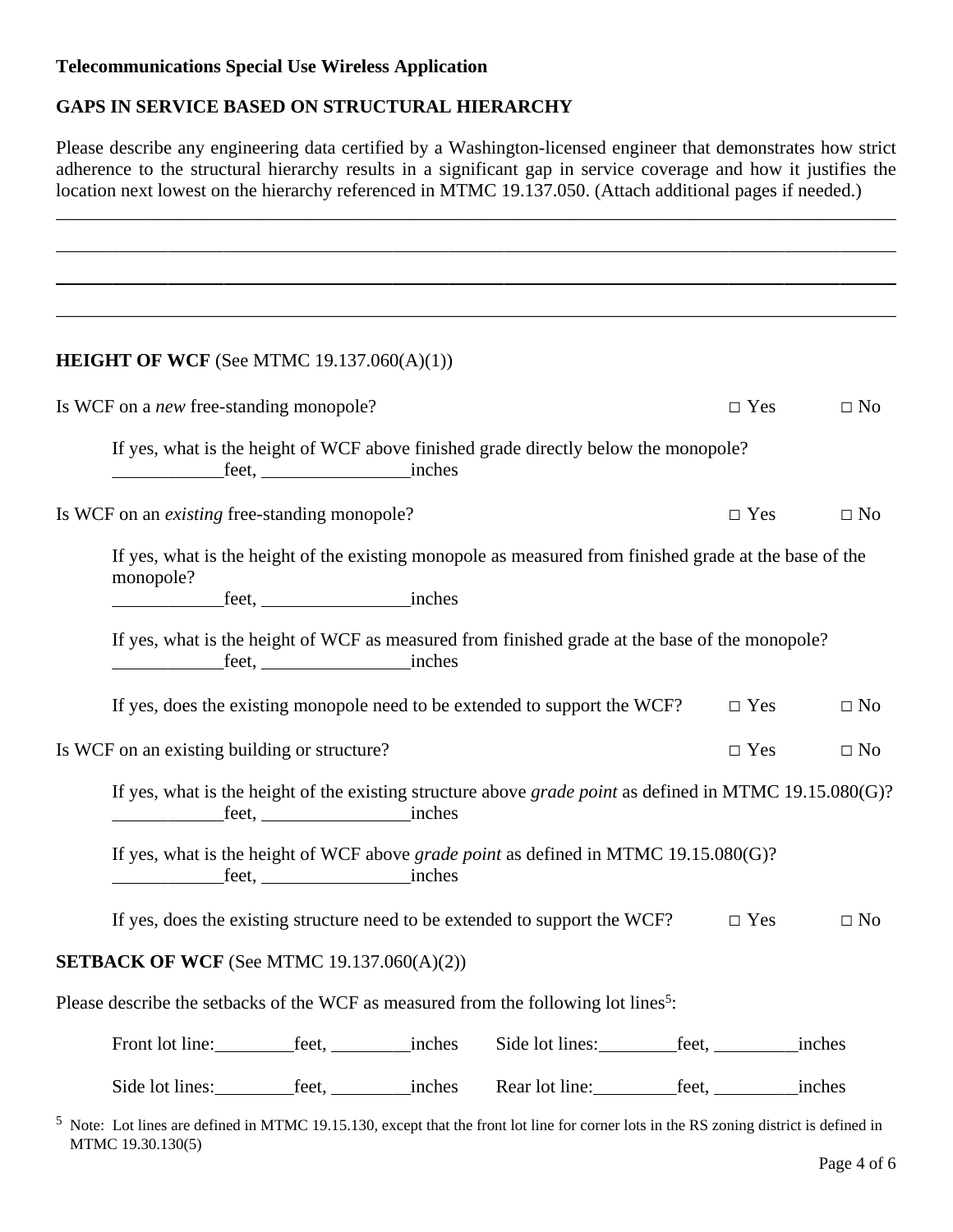| <b>ANTENNAE DESIGN</b> (See MTMC 19.137.060(A)(3))                                                                                   |  |  |  |  |
|--------------------------------------------------------------------------------------------------------------------------------------|--|--|--|--|
| The WCF antennae is: (check appropriate box)                                                                                         |  |  |  |  |
| Whip antenna attached to a building;<br>$\Box$                                                                                       |  |  |  |  |
| If a whip antennae, what is the color of the antennae?<br><u>Let</u> a whip antennae, what is the color of the antennae?             |  |  |  |  |
| Flush mounted to a utility support structure<br>$\Box$                                                                               |  |  |  |  |
|                                                                                                                                      |  |  |  |  |
| Flush mounted to face of a building, mechanical equipment screening, or antenna support structure.<br>$\Box$                         |  |  |  |  |
|                                                                                                                                      |  |  |  |  |
| If flush mounted, what is the color of the building or structure to which it attaches?                                               |  |  |  |  |
| UTILITY SUPPORT STRUCTURES (See MTMC 19.137.060(A)(4))                                                                               |  |  |  |  |
| Is the WCF on a utility support structure as defined in MTMC 19.137.020(I)?<br>$\square$ Yes<br>$\Box$ No                            |  |  |  |  |
| If yes, will all transmission and power cables and any other conduit associated with the WCF be                                      |  |  |  |  |
| contained within the support structure or placed underground?<br>$\square$ Yes<br>$\Box$ No                                          |  |  |  |  |
| If yes, will the existing utility support structure be removed or replaced with a new structure?                                     |  |  |  |  |
| $\square$ Yes<br>$\Box$ No<br>If yes, please specify the height of the existing and replaced utility support structures, as follows: |  |  |  |  |
|                                                                                                                                      |  |  |  |  |
| Existing structure: feet, inches                                                                                                     |  |  |  |  |
| SITE DEVELOPMENT PLAN (See MTMC 19.137.060(A)(6))                                                                                    |  |  |  |  |
| Fully dimensioned site development plan is required for a complete application. Is a dimensioned site                                |  |  |  |  |

development plan with your application?  $\Box$  Yes  $\Box$  No

Please check to verify that the site development plan includes the following information:

- $\Box$  Location of WCF's on the site or, if in right-of-way, in relation to abutting site.
- $\Box$  Dimensions of all setbacks of WCF's and associated equipment from all property lines.
- $\Box$  Proposed methods of screening or blending WCF equipment into surroundings.
- □ Landscaping plan for base of WCF and its associated structures/equipment, including location, number and species of all plantings.
- □ Design details of all WCF structures and enclosures, including fences. Details to include full scaled elevation drawings of all structures and/or buildings to which WCF's are attached, and details of all antennae, whips, canisters and/or arrays, including materials and colors.